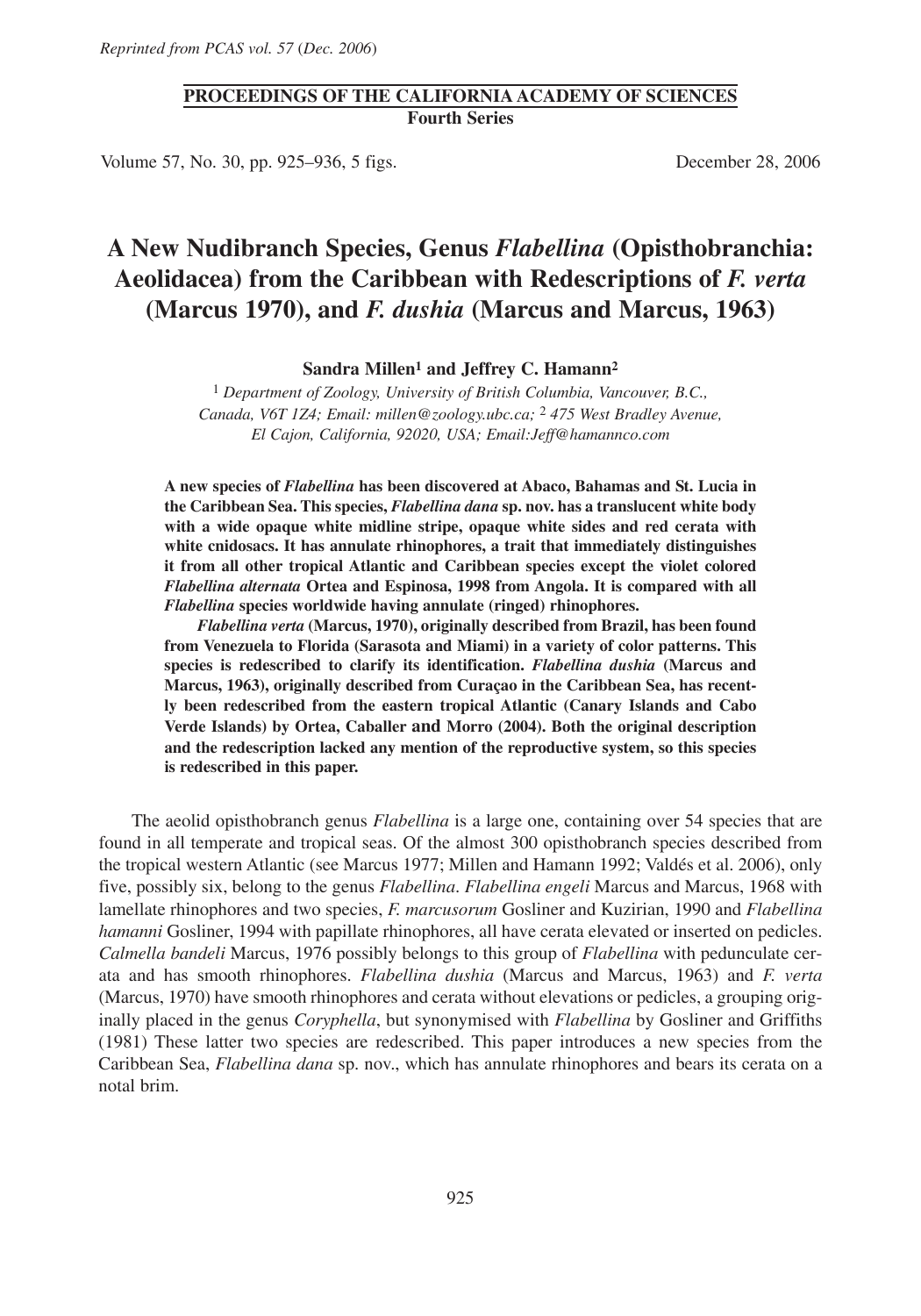## SPECIES DESCRIPTIONS

*Flabellina verta* **(Marcus, 1970)**

Figures 1A–B, 2A, 3.

*Coryphella verta* Marcus, 1970:211–213, figs. 9–15. *Flabellina* sp.2, Rudman (2000) *Flabellina verta* Valdés et al. (2006) *Flabellina* sp. 1, Valdés et al. (2006)

**MATERIAL EXAMINED**.— Voucher specimen, California Academy of Sciences CASIZ 110800, 1 specimen, collected by J. Hamann on Testigos Island, Venezuela, September, 29 1989, with yellow lines, 9 mm preserved, 30 m depth. Other specimens: Miami, Florida, West Atlantic, September 1, 1986, 1 specimen, 6 mm live, 2 m. depth, (photo only, J. Hamann). Sarasota, Florida, Gulf of Mexico, May 24, 1988, 2 specimens (one dissected), with white lines, 14 mm live, 1 m depth, J. Hamann. Testigos Islands, Venezuela, September 29, 1989, with yellow lines, 12 specimens (two dissected), largest 21 mm live, 30 m depth, J. Hamann. West Palm Beach, Florida, March 5 and 19, 2000, 4 m depth (photos only. A. Dupont), same locality, February 18, 2001, 1 specimen with white lines on *Eudendrium*, A. Dupont.

**DISTRIBUTION—** Found from Cananéia, Brazil to West Palm Beach, Florida in the western Atlantic, Testigos Island, Venezuela in the Caribbean and Sarasota, Florida in the Gulf of Mexico.

**EXTERNAL MORPHOLOGY**.— This is an elongate, slender aeolid, wider in front and tapering gradually to a long, thin, trailing foot (Figs. 1A–B). The maximum preserved length is 10 mm, with the height exceeding the width, for example, a specimen 6.5 mm long was 1.1 mm wide and 1.3 mm high. There is a small but continuous brim giving a sharp edge to the notum. The slender rhinophores are up to 2 mm long, smooth, cylindrical and arising close together, tapering to an acute tip. The ground colour is translucent white or tinged with orange, with three opaque white or yellow lines. The three lines run the length of the body, one along each side, below the notal brim, from the oral tentacles to the posterior end of foot, sometimes extending out the sides of the oral tentacles. A dorsal line runs along each oral tentacle and meets at the anterior edge of the rhinophores where it continues as a medial line extending to the tip of the foot. None of the specimens examined had white spots on the cerata as mentioned in the original description. The rhinophores are frosted on the distal two thirds with opaque white or yellow, as are the oral tentacles on the distal one third to one half. The cylindrical cerata usually have bright red-orange cores and white cnidosacs enclosed in a translucent white sheath. The white tips taper to an abrupt point. The cores can be red, dark red-brown or orange. In some specimens, the cores darken just under the cnidosacs and fade to yellow-orange towards the cerata bases. They are attached in widely spaced clusters along the notal brim, which is expanded at the clusters. The single anterior cluster begins just behind the rhinophores and contains 13–17 cerata per side, arranged in rows with no more than four per row. There are four to six posterior clusters on each side with diminishing numbers of cerata in each cluster, up to 15 in the first, as few as 4 in the last. (Fig. 3A) The cerata are up to 2 mm long, with wide, smooth digestive diverticulae and large cnidosacs.

The head (Fig. 3B) is small and oval, as wide as the foot, with a T-shaped, sub-terminal mouth. It is not expanded at the sides. The oral tentacles are slender, slightly flattened ventrally, and arise from the antero-lateral corners of the head parallel to the oral surface. The oral tentacles are up to 1.5 mm long, so the rhinophores are slightly longer than the oral tentacles. The foot is narrow with a well developed flange, as wide as the notum. Anteriorly it is bilabiate and notched, and has long, recurved propodial tentacles, up to 1 mm in length. The long, slender trailing foot is up to 1 mm long and pointed, without a dorsal crest.

The genital opening is half way up the side under the anterior portion of the precardiac ceratal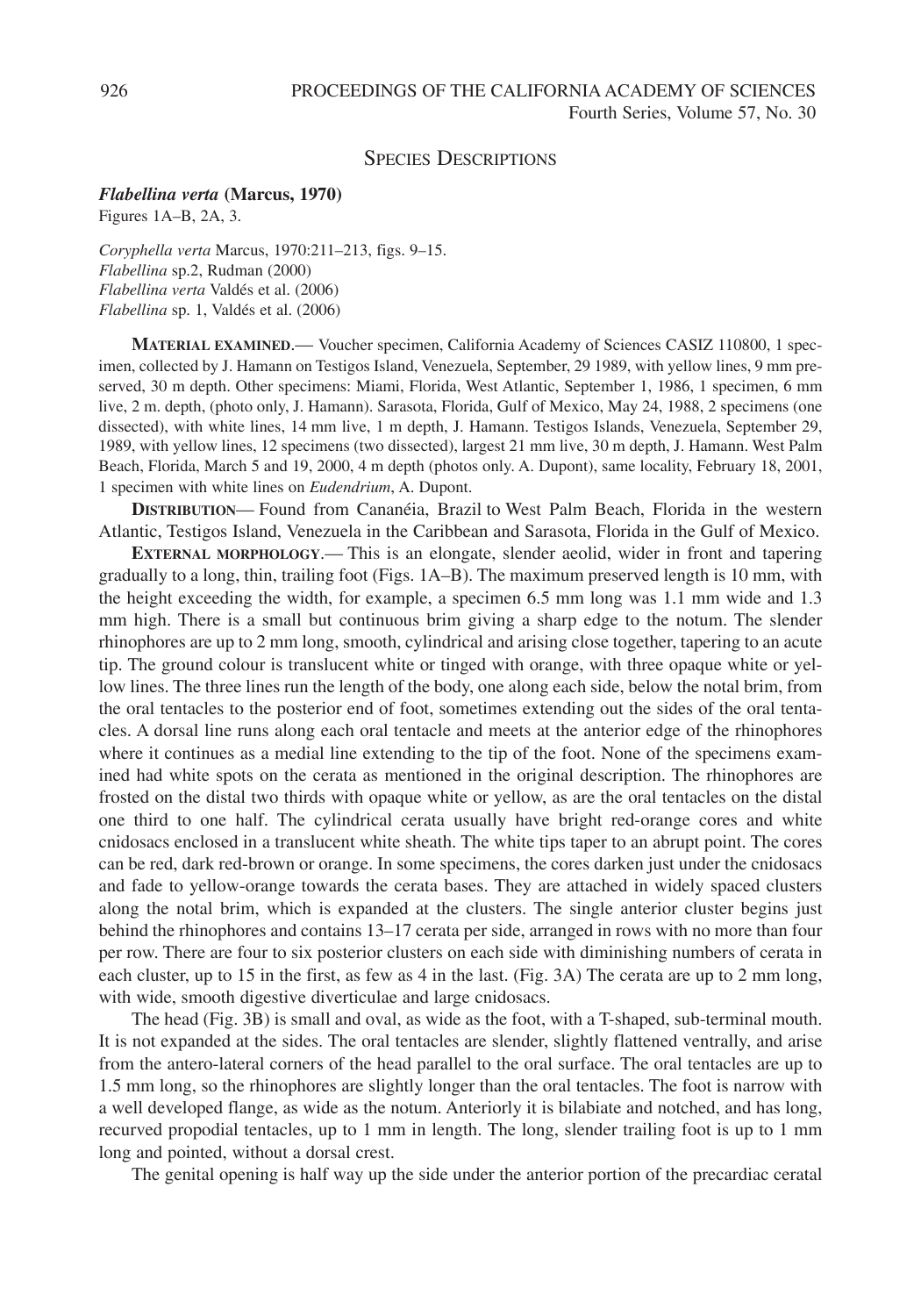

FIGURE l. Living animals. A. *Flabellina verta* with yellow lines, Testigos, Venezuela B. *Flabellina verta* with white lines, Miami, Florida. C. *Flabellina dushia,* Martinique D. *Flabellina dana* sp. nov., St. Lucia. All photos by Jeff Hamann.

cluster. The pleuroproctic anus is on a small cone, located just under the notal brim below the 2nd and 3rd ceras of the first post-cardiac cluster, or on small specimens, below the 1st and 2nd ceratal space. The renal opening is mid interhepatic, up to 1 mm anterior to the anus.

**DIGESTIVE SYSTEM**.— The oval buccal mass has a small, white, muscular lip disk with a smooth cuticle surrounded by large ramified lateral oral glands that extend on each side of the anterior digestive gland ducts. Solitary pedal glands are found internally along the front edge of the foot. The elongate, triangular jaws are pale yellow and thin. They have a small dorsal flange for muscle attachment and the moderately long masticatory margin bears up to four rows of pointed denticles with over forty in the outermost row (Fig. 3A). The radula has up to 27 rows of teeth and the formula 21–27(1.1.1) (Figs 2A, 3E). The central tooth has a narrow, slightly depressed, central cusp slightly longer than the 5–9 denticles on each side. The large lateral teeth are wide, sickle shaped, with a slightly incised, broad base, projecting more on the lateral edge and 5–9 long denticles extending from <sup>1</sup>/4 of the way up from the base almost to the tip. There are two flattened, ribbonlike salivary glands with long stalks, extending from the buccal mass underneath the anterior clusters of cerata. The stomach is elongate, smooth anteriorly, striated posteriorly. The anterior diverticula lead to one cluster of cerata on each side. The posterior diverticulum travels under the ovotestis sending branches up to alternate clusters on each side, the left clusters being slightly anterior to the right. The intestine curves down and up to a small anal papilla.

**REPRODUCTIVE SYSTEM**.— The ovotestis is composed of large, rounded, white clusters, which can be seen through the notum; the large male follicle is inside, several peripheral, small round female follicles are attached. Ductules unite the clusters and form a hermaphroditic duct (Fig. 3D) which leaves the left ventral edge of the ovotestis and swells into an ampulla, loops back on itself once and then extends down the outside of the female gland mass until it bifurcates into an oviduct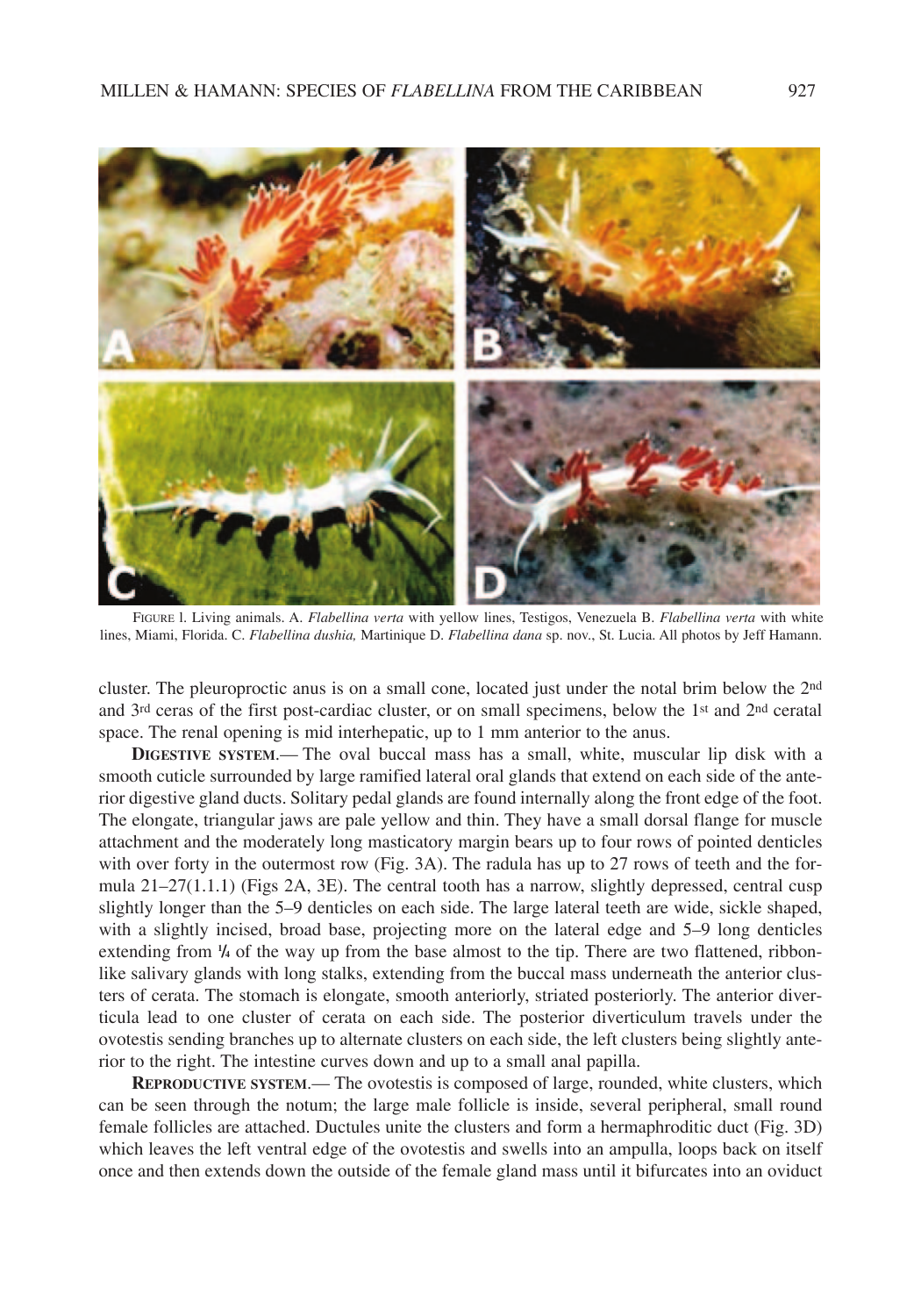

FIGURE 2. SEM view of radular teeth. A. *Flabellina verta* (Testigos, Venezuela). Scale bar = 20 µm. B. *Flabellina dushia* (Martinique). Scale bar = 10 µm. C. *Flabellina dana* sp. nov. (St. Lucia). Scale bar = 10 µm. D. *Flabellina dana* sp. nov. (St. Lucia). Scale bar =  $20 \mu m$ .

and a vas deferens. The oviduct has a long stalked, semi-serially arranged, small, cylindrical, receptaculum seminis. The arrangement is androdiaulic, with the oviduct entering the female gland mass, which has a common passageway with the vagina to the female opening. There is a separate, long stalked, round, bursa copulatrix. The vas deferens is short and and thick, swelling into a large glandular, bulbous penis with a flat, discoid distal surface. The genital opening has a small knob-like preputum on the ventral side.

**NATURAL HISTORY**.— This species appears to feed on an orange *Eudendrium* sp. hydroid and has been found between one and thirty meters depth in February, March May, July and September. Spawn, observed in March and July is an irregular, white serpentine string laid on hydroids.

**DISCUSSION OF** *FLABELLINA VERTA*.— This animal is similar to the description of *Flabellina verta* (Marcus, 1970) from Cananeia, Brazil in that both have smooth rhinophores, cerata borne in clusters, a small notal brim, anus under the anterior end of the first right posterior ceratal cluster and the posterior liver duct situated under the gonads. Externally they differ in that *F. verta* from Brazil has only a small median line between the rhinophores, and opaque white spots on brown, knobby ceratal diverticulae. Our specimens had no opaque white spots on the cerata, which usually have smooth bright red orange diverticulae and there are three opaque white or yellow longitudinal lines, the medial one splitting and extending out the oral tentacles, and white frosting on the rhinophores. Photos taken by Anne DuPont in Palm Beach, Florida (Rudman, 2000) show typical specimens with three white lines and red cerata mixed in with specimens with white spotted reddish brown cerata and thicker white lines on the dorsum and head that clearly form a triangle and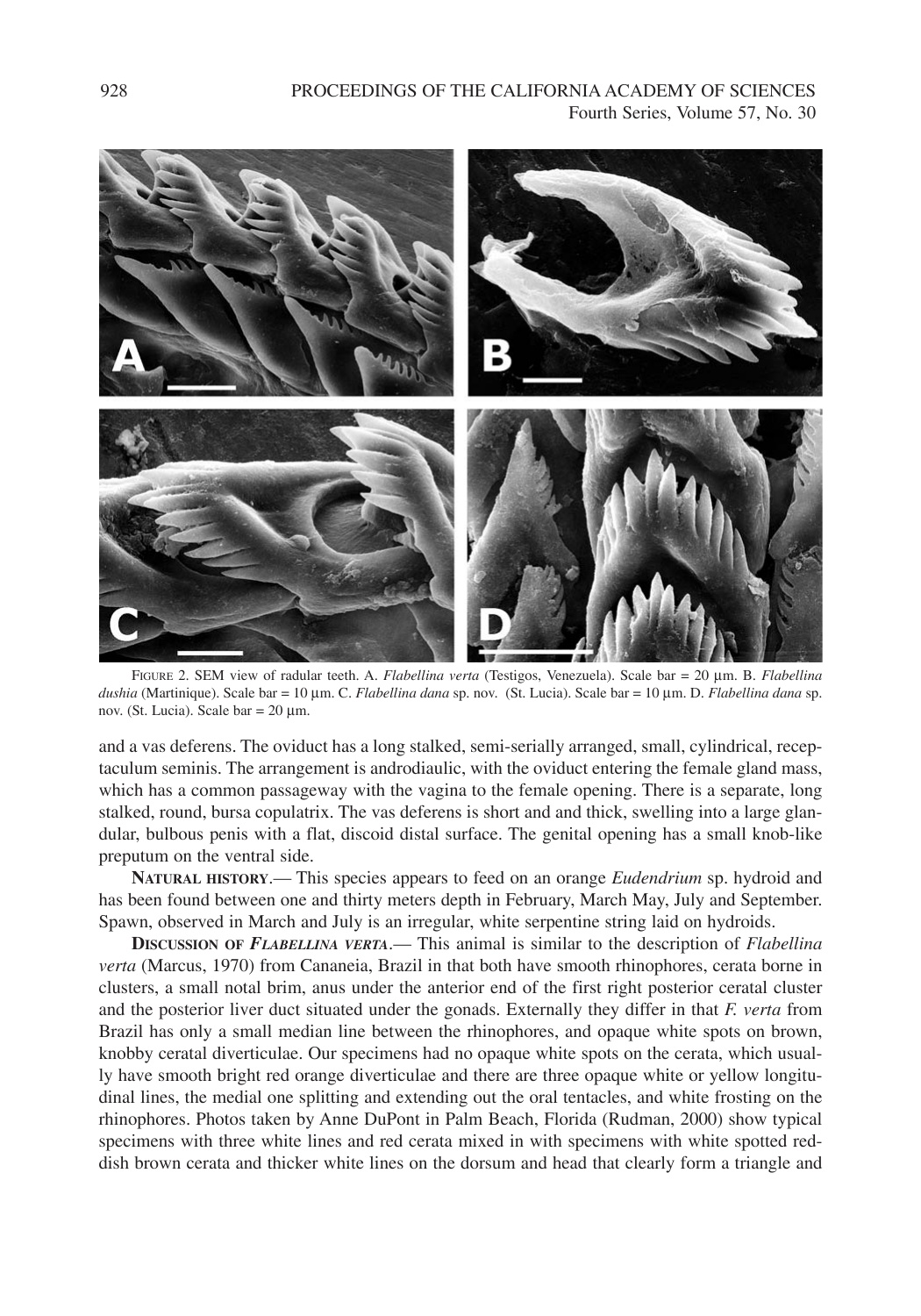enough white on the rhinophores to look like lateral bands. Except for the presence of lateral and mid-dorsal white lines not mentioned in the original description, these animals fit the description by Marcus (1970) of *F. verta* from Brazil. The radulae of the animals examined, all of which lacked white ceratal spots and had three long, narrow white or yellow lines, are similar in shape to the Brazilian ones, although *F. verta* was described with fewer rows 15 vs. 21–27 and fewer denticles on both the central and lateral teeth, even though the specimen was in the same size range (7.5 mm vs 5–10 mm). The reproductive system of all specimens has a bulbiform penis and short, thick vas deferens. We found a long, stalked receptaculum seminis on the oviduct, not observed by Marcus in the original description. Despite these differences in color and parts of the reproductive system, we believe that we are dealing with the same species because of the fundamental structural differences and the unusual granular and bulbous penial structure. A similar penial structure is found in the northeastern Pacific *Flabellina trilin-*



FIGURE 3. *Flabellina verta* (Sarasota, Florida). A. Right lateral view showing position of ceratal insertions. Key: a, anus; n, nephroproct; g, genital apertures. B. Ventral view of head and foot. Scale  $bar = 1$  mm. C. One jaw plate, scale bar  $= 200 \mu m$  and masticatory margin enlarged to show denticles, scale bar  $= 10 \mu m$ . D. Reproductive system drawn using a camera lucida. Scale bar = 0.5 mm. Key: bc, bursa copulatrix; fgm, female gland mass; ha, hermaphroditic ampulla; hd, hermaphroditic duct; o, oviduct; p, penis; rs, receptaculum seminis; vd, vas deferens. E. One row of radular teeth. Scale bar = 25 µm.

*eata* (O'Donoghue, 1921) This latter species also has similar coloration to *F. verta* including three white lines. It can be readily distinguished by the presence of annulate rather than smooth rhinophores. The only other described *Flabellina* species with smooth rhinophores from the Caribbean or tropical western Atlantic is *F. dushia*, redescribed in this paper. *Flabellina verta* can be distinguished externally from *F. dushia* because *F. dushia* has longer oral tentacles than rhinophores, more distinct clusters of shorter cerata in tight arches, a wider body and broad bands of opaque white on the notum, sides, head and distal portions of the rhinophores and oral tentacles. Internally the lateral teeth of *F. dushia* are more acute, the receptaculum is shorter stalked and larger and it has a conical penis with a pointed tip.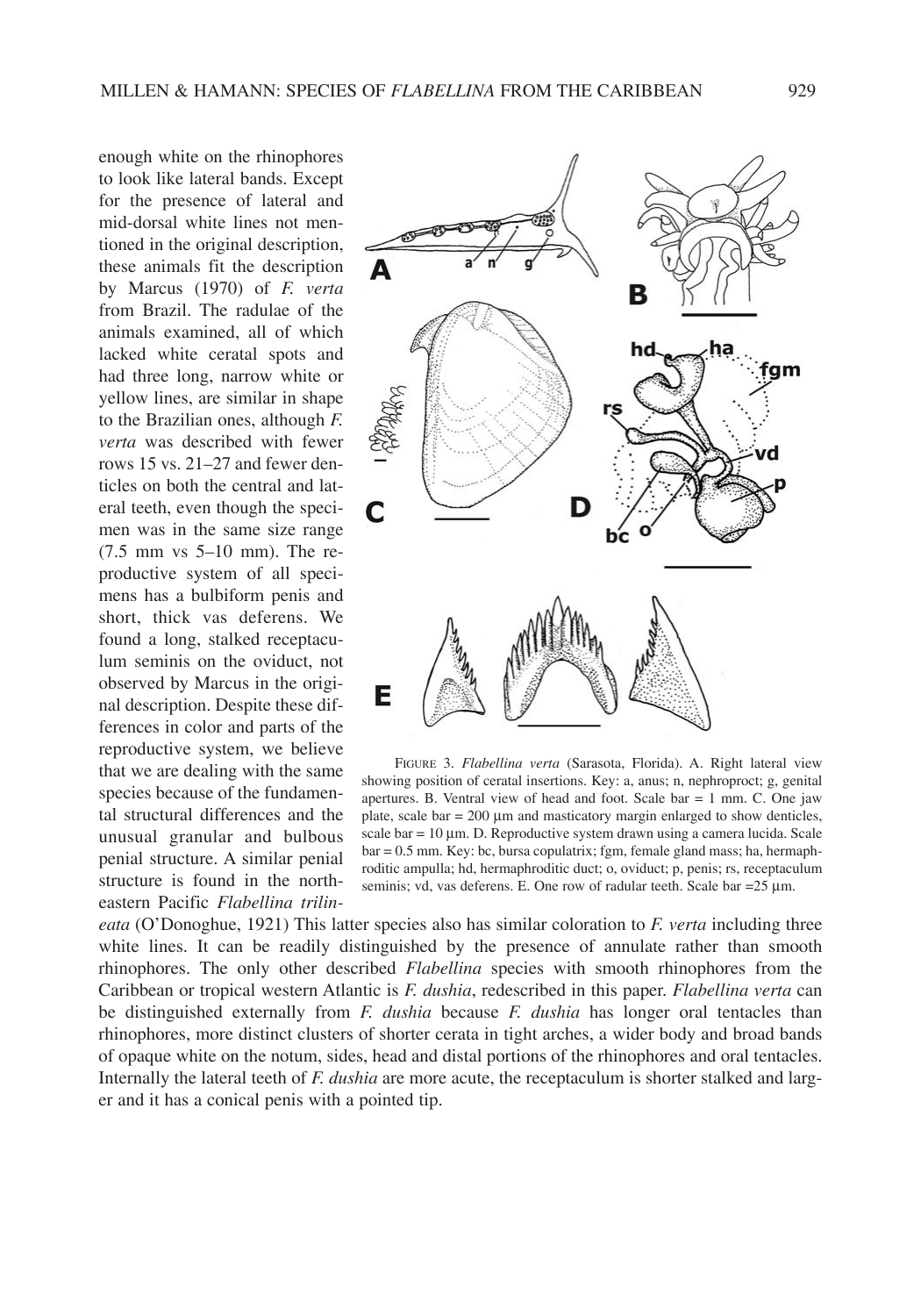#### *Flabellina dushia* **(Marcus and Marcus, 1963)**

Figures 1C, 2B, 4.

*Coryphella dushia* Marcus and Marcus, 1963:41–42, figs. 52–54. *Flabellina* sp. B Redfern (2001) *Flabellina dushia* Ortea, J., M. Caballer, and L. Moro (2004) *Flabellina dushia* Rudman, W. B. (2005) *Flabellina dushia* Valdés et al. (2006)

**MATERIAL EXAMINED**.— VOUCHER SPECIMEN: California Academy of Sciences CASIZ 110805, 1 specimen, 5.5 mm long. Collected by J. Hamann on 13 July 1987, at Martinique, Windward Islands, Lesser Antilles, live length 15 mm, depth 20 m on sand and rubble. OTHER MATERIAL: One additional specimen, dissected, found with the voucher specimen. Two specimens, collected June 29, 1995, live lengths 4.5 and 4 mm, by Colin Redfern, 3m depth on floating *Sargassum* between Fish Cays and Treasure Cay, Abaco, Bahamas. Two specimens, live lengths 6 and 4 mm, collected June 28, 1996 by Colin Redfern, 2–3 m depth on floating *Sargassum* off Chub Rocks, Abaco, Bahamas. Three specimens, live lengths 6.5, 6 and 3.5 mm (one dissected), collected August 8, 1998 by Colin Redfern, 1 m depth on floating *Sargassum* off Chub Rocks, Abaco, Bahamas. Photo, 3 m on sand, West Palm Beach, Florida, photographed March 19, 2000 by Anne DuPont.

**DISTRIBUTION**.— This species was found in Florida, Curaçao, Jamaica, Abaco in the Bahamas and Martinique in the Caribbean and the Canary Islands and Cabo Verde Islands in the eastern Atlantic.

**EXTERNAL MORPHOLOGY**.— The body is elongate and slender with a long, slim trailing posterior foot.(Fig. 1C). Live length is up to 15 mm but preserved animals over 4 mm in length had mature gonads. The height exceeds the width. There is a well-developed, continuous notal brim along the sides of the body that is expanded at the cerata clusters. The smooth rhinophores are up to 1.5 mm long and taper to an acute tip. The ground color is translucent grayish white with opaque white covering most of the dorsum, sides and head except for the bases of the tentacles and rhinophores, behind the eyes and bases of the cerata. Near the ceratal clusters the white pigment narrows, sometimes disappearing dorsally, between the clusters. The rhinophores and oral tentacles are frosted with opaque white on the distal two thirds.

The elongate, cylindrical cerata usually have yellow or pale orange cores that darken to orange, then form a dark orange-red ring below the elongate white cnidosacs. The cerata tips have elongate points. The single anterior cluster of cerata begins a short distance behind the rhinophores and contains three to five rows of cerata (Fig. 4A). There are four (3–6) post-cardiac clusters per side. The first post-cardiac cluster has a total of 5–11 cerata, the second cluster is a horseshoe with 6 cerata, the third a horseshoe of 4 and the last two clusters have 2–3 cerata each. The cerata are up to 1.7 mm long with wide, smooth cores and large, elongate cnidosacs.

The head (Fig. 4B) is small and rounded with a terminal, triangular mouth. The oral tentacles are long, rounded, strong and end in an acute tip. They are up to 2 mm long, slightly longer than the rhinophores. The anterior foot is bilabiate and notched. There are well developed propodial tentacles, 0.4 mm long. The foot is narrow with a small flange. The flat trailing portion is 1 mm long and narrow, tapering to an acute tip.

The genital opening is below the anterior portion of the first cerata cluster. The pleuroproctic anus is just below the notal brim, posterior in the interhepatic space. The renal opening is mid-interhepatic, a short distance ahead of the anus.

**DIGESTIVE SYSTEM**.— The buccal mass is short and rounded. There are ramified dorsal oral glands filling the area under the anterior hepatic diverticulae. The light yellow jaws are oval with a slight dorsal flange and a wide masticatory margin bearing up to 5 rows of denticles (Fig. 4C). Twenty-eight small rounded denticles are on the outermost row. The radula has 27 rows with the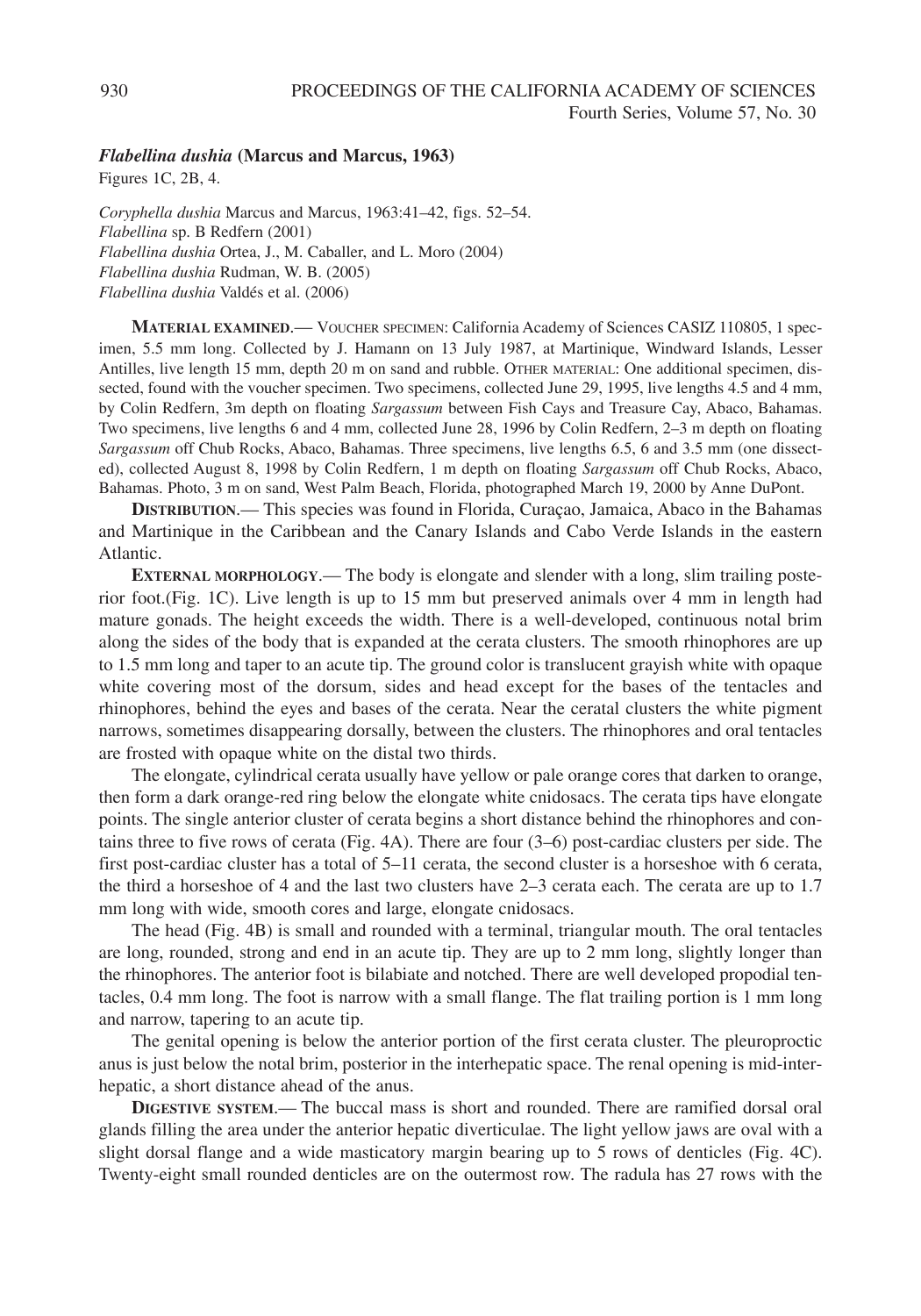formula 27(1.1.1). The rachidian teeth (Figs. 2B, 4E), are moderately wide with an articulation area near the base. There are 5–6 denticles on each side of a moderately long, slightly depressed, central cusp. The lateral teeth are triangular with a concave base and a straight or slightly concave inner side. The lateral edge of the base is a little longer than the inside edge. The median edge of each tooth is denticulate in the middle one third or slightly more, with a long, slender tip. There are 8–9 fine denticulations. The salivary glands are strap shaped, located medial to the oral glands and ending at the pericardium. The stomach is elongate oval, the anterior hepatic diverticula extend to one pre-hepatic cluster on each side. Posteriorly, the intestine has a slight loop down and then curves up, ending in a small cone at the anus. The posterior hepatic diverticulum is ventral to the ovotestis.

**REPRODUCTIVE SYSTEM**.— The ovotestis consists of clusters with several large female follicles peripheral to each smaller, central male follicle. Small ducts unite the clusters and join to form the



FIGURE 4. *Flabellina dushia* (Martinique). A. Right lateral view showing position of ceratal insertions. Key: a, anus; n, nephroproct; g, genital apertures. B. Ventral view of head and foot. Scale bar = 1 mm. C. One jaw plate, scale bar  $= 200 \mu m$  and masticatory margin enlarged to show denticles, scale bar  $= 10$ µm. D. Reproductive system drawn using a camera lucida. Scale bar = 0.5 mm. Key: bc, bursa copulatrix; fgm, female gland mass; ha, hermaphroditic ampulla; hd, hermaphroditic duct; o, oviduct; p. penis; rs, receptaculum seminis; vd, vas deferens. E. One row of radula teeth. Scale bar =  $25 \mu m$ .

hermaphroditic duct. The hermaphroditic duct (Fig. 4D) expands into a curved, C-shaped ampulla that extends down the outer surface of the female gland mass. It narrows and divides into an oviduct and vas deferens. The vas deferens is short and prostatic, still wide where it enters the penial bulb. The penis is muscular and conical with an unarmed tip. The oviduct has a large, round, short-stalked receptaculum seminis arranged semi-serially. The oviduct then enters the albumen gland. There is no separate vagina; the arrangement is diaulic. There is a separate, long stalked, rounded, bursa copulatrix located between the ampulla and the receptaculum seminis.

**NATURAL HISTORY**.— This species has been found on *Thallassia, Sargassum* and hydrozoans at depths of from 1 to 20 m. during the months of February, March, April, June, July and August.

**DISCUSSION OF FLABELLINA DUSHIA.** — This species has smooth rhinophores and a continuous notal brim as does *F. verta*. It differs in external coloration, radula shape and in the reproductive system. (see discussion of *F. verta*). *Flabellina dushia* was reported from the Canary Islands and Cabo Verde Islands by Ortea, Caballer and Moro (2004) and they indicated that their animal was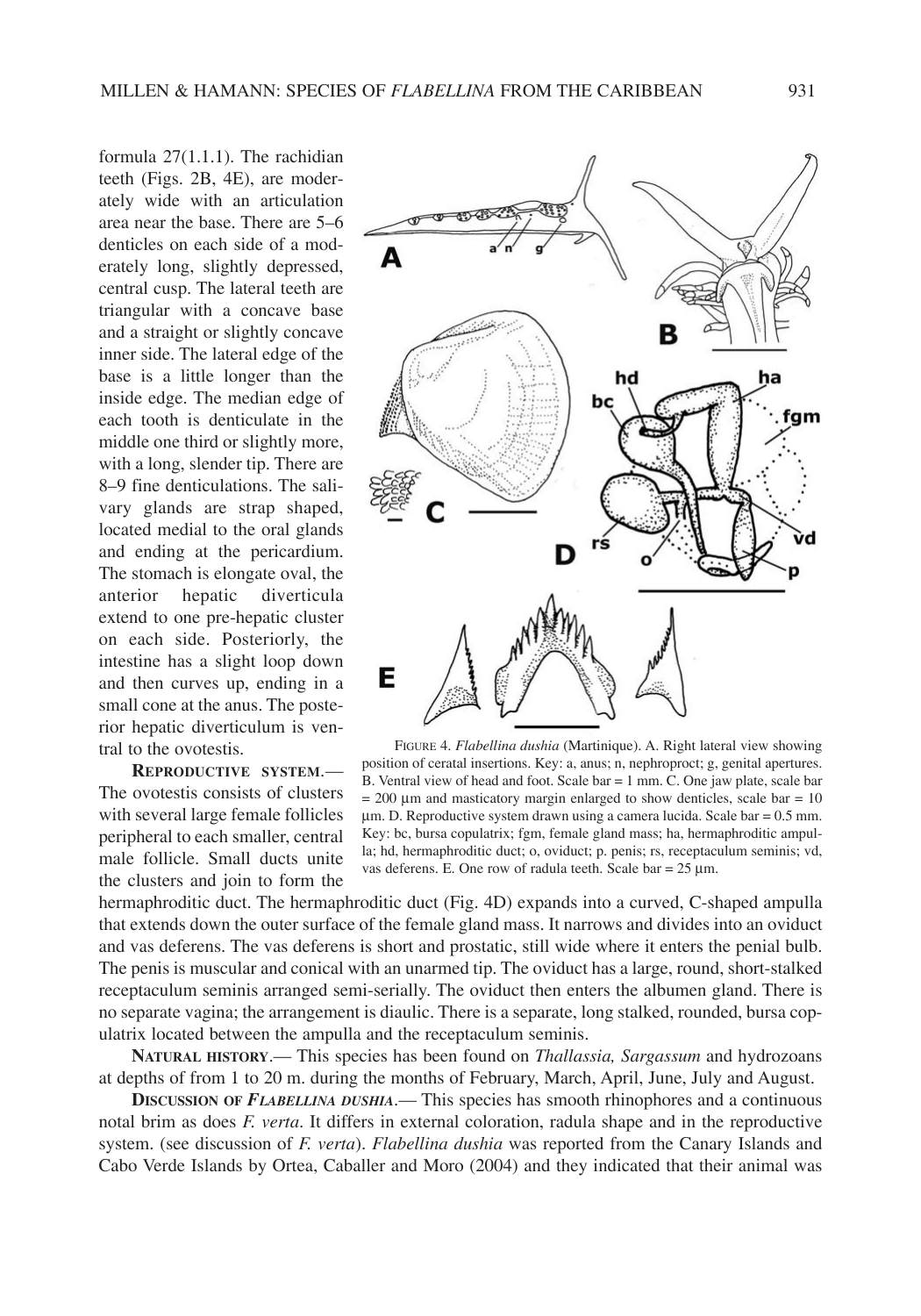the same as animals photographed from the Caribbean. On the basis of radula, color, thin trailing portion of the foot, and ceratal distribution, they united the eastern Atlantic specimens with *F. dushia* from Curaçao. The original description of *Flabellina dushia* by Marcus and Marcus (1963) did not describe the reproductive system, but the genital openings are far forward under the first cluster and the anus is low and posterior in the interhepatic space as in the present material. Ortea, Caballer, and Moro illustrated a slightly different pattern. In both descriptions, animals have a similar radula, although the lateral teeth are larger and more incised at their bases and bear fewer denticles in the original description. Other differences are that *Flabellina dushia* in the original description, lacks notal brims, has longer rhinophores than oral tentacles, and there are no white patches on the notum although the animal is described as white. Ortea, Caballer and Moro (2004) have specimens from the eastern Atlantic that appear to lack a notal brim, their rhinophores are equal to the oral tentacles in length and the colour is translucent white with white patches. All of the animals we examined had a notal brim and large white patches. Since the descriptions agree on major points, our redescription has been made to fill in and clarify information on this species as found in the Caribbean area.

### *Flabellina dana* **Millen and Hamann, sp. nov.**

Figures 1D, 2C–D, 5.

*Flabellina* sp. A Redfern (2001) *Flabellina* sp. 3 Valdés et al. (2006)

**ETYMOLOGY**.— This species is named for Jeff Hamann's daughter Dana, using a noun in apposition.

**MATERIAL EXAMINED**.— HOLOYPE: California Academy of Sciences CASIZ 110795, collected by J. Hamann on 23 July 1987 at Pigeon Is., St. Lucia Island, Windward Islands, Caribbean Sea, on sand and rubble at a depth of 20 m. OTHER MATERIAL: One specimen collected with the type (dissected). Two specimens (one dissected), live length 12 and 2.5 mm, collected by Colin Redfern, June 30, 1995, on *Sargassum* attached to substrate in 0.6m. Guana Cay, Abaco, Bahamas. One specimen, live length 8 mm, collected by Colin Redfern, August 8, 1998, on *Sargassum* attached to substrate in 0.6 m. Guana Cay, Abaco, Bahamas.

**DISTRIBUTION.**— This species has been found only near the Caribbean island of St. Lucia and Abaco in the Bahamas.

**EXTERNAL MORPHOLOGY**.— This aeolid is extremely slender with an elongate trailing posterior foot (Fig. 1D). The largest living specimen was 12 mm long. The height is greater than the width, the type specimen measures  $5.5 \times 0.7 \times 1$  mm ( $1 \times w \times h$ ). There is a notal brim on each side, wide at the cerata and almost imperceptible in-between cerata clusters. The rhinophores are annulate with 9–10 complete rings and a pointed tip. The rhinophores are slightly longer than the oral tentacles (1.3:1.1 mm).

The ground color is translucent white or pinkish white, with opaque white on the head and continuing as a wide opaque white stripe down the center of the back that enlarges between the ceratal clusters. The clavus of the rhinophores is opaque white or pinkish white, or yellowish, the bases hyaline. The oral tentacles are opaque white and the white meets up with the white on the head and mid-dorsal white line that continues down the elongate, 1.4 mm trailing posterior foot. The sides are entirely opaque white from under the notal brim to the foot. The cerata are up to 1.6 mm long and are bright red or reddish-orange and may darken before the elongate, white cnidosacs. The cerata are in clusters on an expanded area of the notal brim (Fig. 5A). The single pre-cardiac cluster has four rows of 3–5 cerata each with 8–10 cerata. The first post cardiac cluster has 5–8 cerata, the next three pairs have 3–6 each. The last three post cardiac cerata clusters are well spaced and all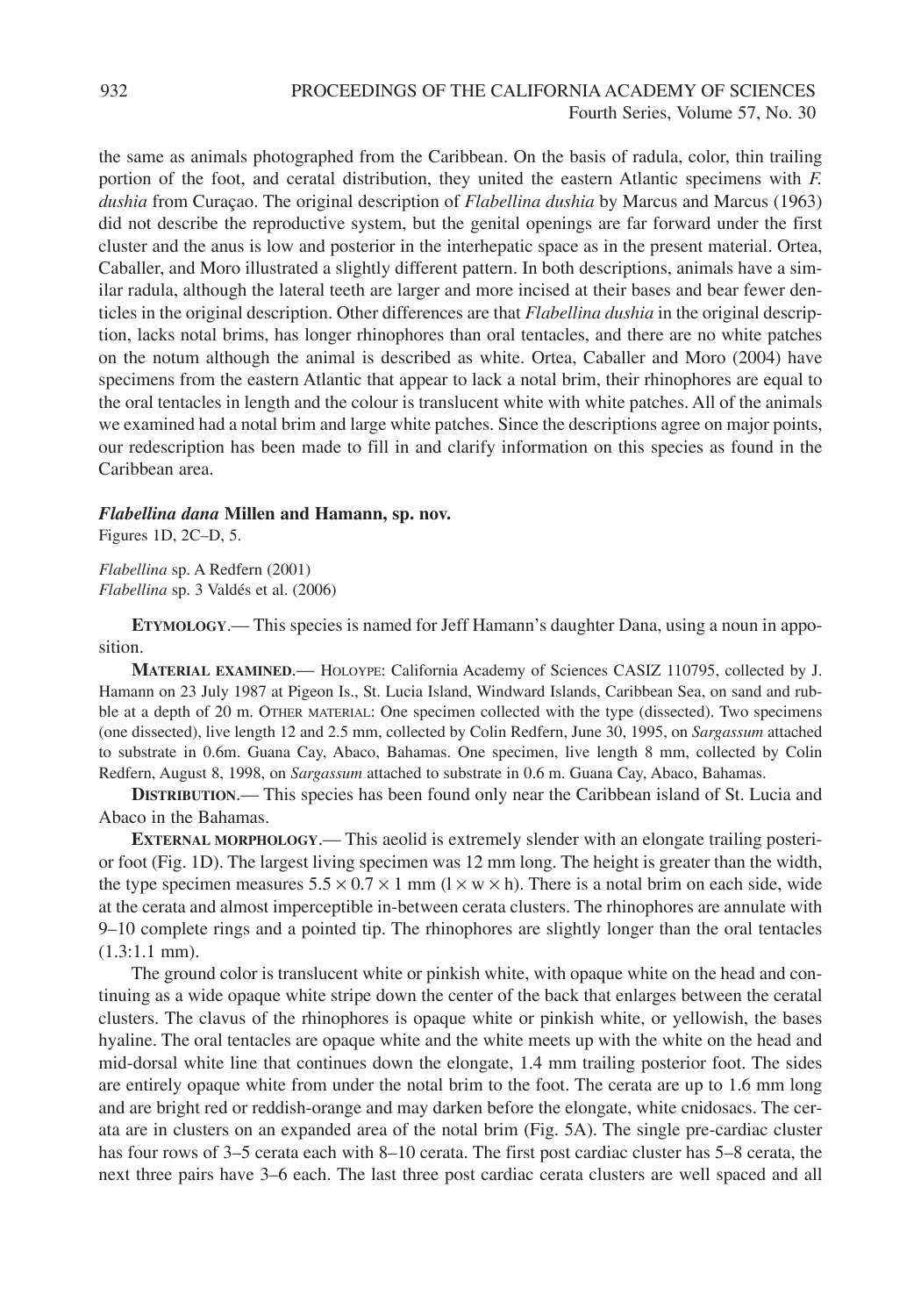arranged in a single horseshoe shape.

The head (Fig. 5B) is oval, as wide as the foot. The mouth is vertical and sub-terminal. The tentacles arise slightly dorsal to the oral surface and are flat near the head. They are quite long and thin, tapering to a slender point. The foot is bilabiate and notched with long propodial tentacles, their length being one half the width of the foot. The posterior end is long, narrow, and tapers to a blunt point.

The genital aperture is situated under the anterior one half of the pre-cardiac cluster. The pleuroproctic anus is posterior in the inter-hepatic space and the renal opening is in front of it, in the middle of the inter-hepatic space.

**DIGESTIVE SYSTEM**.— The mouth has solitary buccal glands on either side of the smooth lip disk. There are short, highly ramified white oral glands located in the head region, not extending posterior to the rhinophores. The jaws are bright yellow and round in shape (Fig. 5C) with a well developed masticatory margin containing up to 8 rows of denticles with thirty seven denticles in the outermost row. The radular



FIGURE 5. *Flabellina dana* sp. nov. (St. Lucia). A. Right lateral view showing position of ceratal insertions. Key: a, anus; n, nephroproct; g, genital apertures. B. Ventral view of head and foot. Scale  $bar = 1$  mm. C. One jaw plate, scale bar =  $200 \mu m$  and masticatory margin enlarged to show denticles, scale bar =  $10 \mu$ m. D. Reproductive system drawn using a camera lucida. Scale bar = 0.5 mm. Key: bc, bursa copulatrix; fgm, female gland mass; ha, hermaphroditic ampulla; hd, hermaphroditic duct; o, oviduct; p, penis; rs, receptaculum seminis; vd, vas deferens. E. One row of radular teeth. Scale bar =25 µm.

sac protrudes from the buccal mass. It has the formula 19–21(1.1.1) (Figs. 2C–D, 5E). The central teeth are moderately wide with a short, slightly depressed, central cusp and 5–9 well developed denticles on each side. The lateral teeth are broad triangles with a slightly curved base and a slightly longer lateral edge. There are 6–9 well developed denticles on the upper two thirds of the medial side and a short tip distal to the denticles.

The salivary glands are broad and long, located on the right above the reproductive system and on the left in the anterior one half of the first cerata cluster, ending before the cardiac region. The short esophagus leads into an elongate oval stomach. There is one anterior hepatic diverticulum on each side leading to a single cerata cluster on each side. The intestine loops down on the right then up to an anal cone just under the notal brim. The posterior hepatic diverticulum runs centrally between clusters of the ovotestis, with branches upwards to the cerata clusters.

**REPRODUCTIVE SYSTEM**.— The ovotestis has peripheral clusters of large female follicles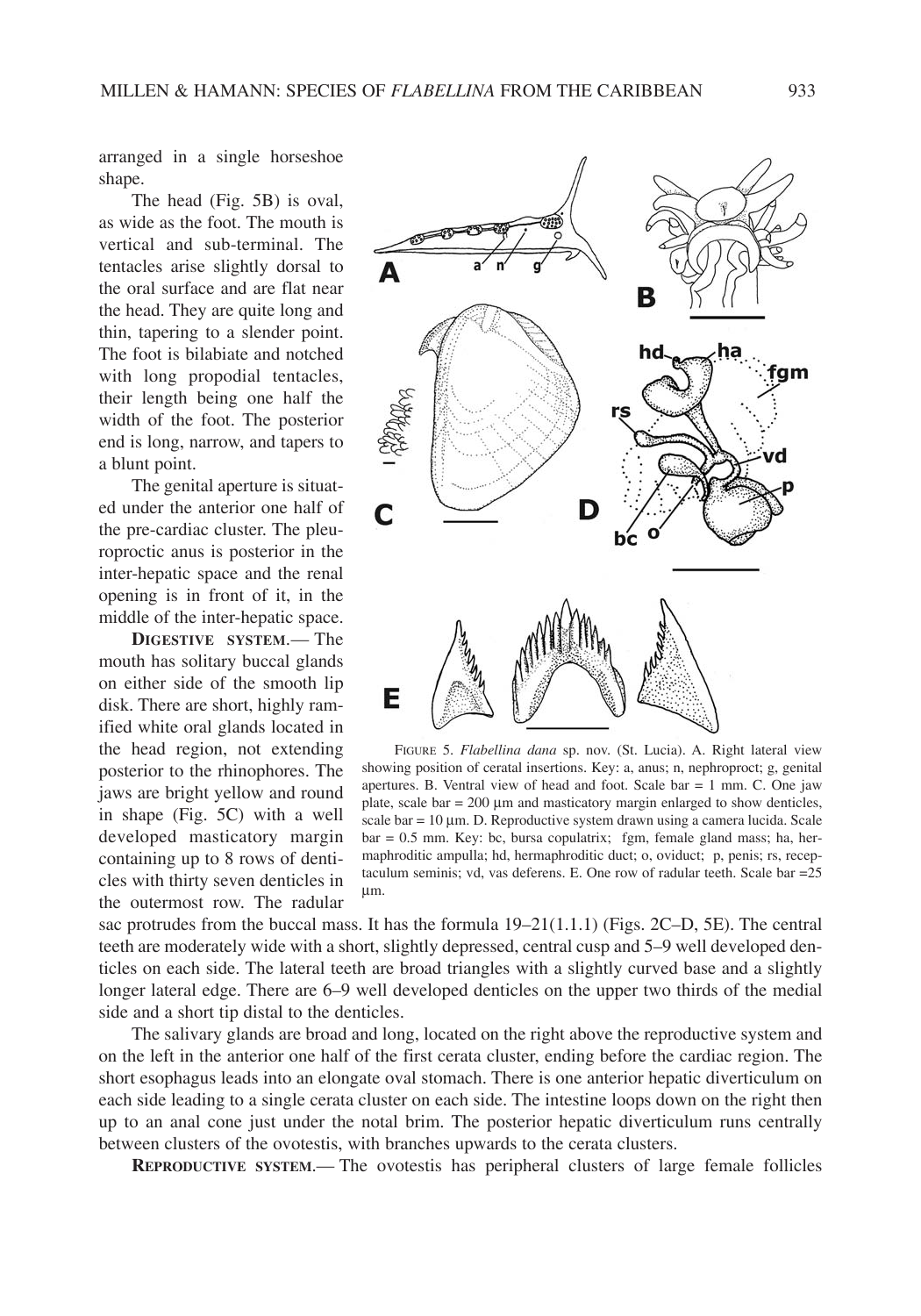around each central male follicle. Small interconnecting collecting ducts unite to form the hermaphroditic duct. The hermaphroditic duct (Fig. 5D) leads into a sausage-shaped ampulla with one curve, which then descends down the female gland mass. It subdivides into an oviduct that bears a small, short stalked, semi-serially arranged, receptaculum seminis mid way along its length before it enters the female gland mass at the albumen gland. There is a long-stalked, rounded bursa copulatrix opening separately at the base of the female gland mass. The prostatic vas deferens is short and almost immediately enters a large penial sac. The bulbous penis is unarmed, tapering to a small, smooth, rounded tip with a central opening.

**NATURAL HISTORY**.— This species has been found on *Sargassum* near the surface and on sand and rubble to a depth of 20 m during June, July, and August.

**DISCUSSION OF FLABELLINA DANA.— None of the** *Flabellina* **species known from the tropical** western Atlantic have annulate rhinophores. The general discussion will compare *Flabellina dana* with all other known species worldwide that have annulate rhinophores and discuss the position of *Flabellina dana* compared with other Western Atlantic tropical species.

## **DISCUSSION**

Annulate, or ringed rhinophores can be distinguished from perfoliate ones, in that the latter have many thin leaves that slope from an anterior longitudinal rib and meet at a small posterior rib. Annulate rhinophores have thick, parallel rings that do not have an anterior or posterior rib, although some rings may be incomplete. All seven of the described annulate species can be clearly distinguished from *Flabellina dana*. Several species with annulate rhinophores have compound peduncles (*F. affinis* [Gmelin, 1971]*, F. funeka* Gosliner and Griffiths, 1981, *F. ischitana* Hirano and Thompson, 1990) or simple peduncles (*F*. *pricei* [MacFarland, 1966], *F. alternata*). All of these species, except *F. pricei* can also be distinguished by their mauve body coloration. Two species, *F. trilineata* and *F. triophina* (*fusca*) (Bergh, 1894) do not have peduncles. *Flabellina triophina* can be distinguished by the presence of continuous cerata on the notal brim and very weak annulations that may not be true annulations as they are fine and irregular. *Flabellina trilineata* is the closest species to *F. dana*. Its smaller notal brim is discontinuous, and the clustered cerata are in rows, not horseshoes, the penis is glandular with a flat disk (not tapering) and there is a small projecting preputum, absent in *F. dana*. Living *Flabellina trilineata* can also be distinguished by the presence of three narrow longitudinal white lines while wide bands of white pigment covers most of the body in *F*. *dana*.

A cladogram of most of the described species in the genus *Flabellina* was produced by Gosliner and Kuzirian (1990). In a subsequent paper, Gosliner and Willan (1991) presented a cladistic analysis of the two clades containing the most highly derived taxa, those with elevated cerata on peduncles and densely annulate or perfoliate rhinophores, and those with a bilobed receptaculum seminis, usually having papillate rhinophores. Of the species known from the tropical western Atlantic, *Flabellina engeli* belongs to the former clade and *F. marcusorum* and *F. hamanni* to the latter. These clades have apomorphies that show they are well separated from each other and several synapomorphies that separate them from the rest of the tropical western Atlantic Flabellinidae.

None of the *Flabellina* species found in tropical western Atlantic waters are basal within the context of the trees presented. Basal *Flabellina* species appear to be restricted to colder waters both in the north (*F. islandica* [Odhner, 1937]*, F. salmonacea* [Couthouy, 1838] *F. nobilis* [Verrill, 1880]), and in the south (*F. falklandica* [Eliot, 1907]). Derived characters shared by all species found in the tropical western Atlantic are the restriction of cerata into groups, forward position of the anus, presence of oral glands, small or depressed central tooth cusp, presence of long propodi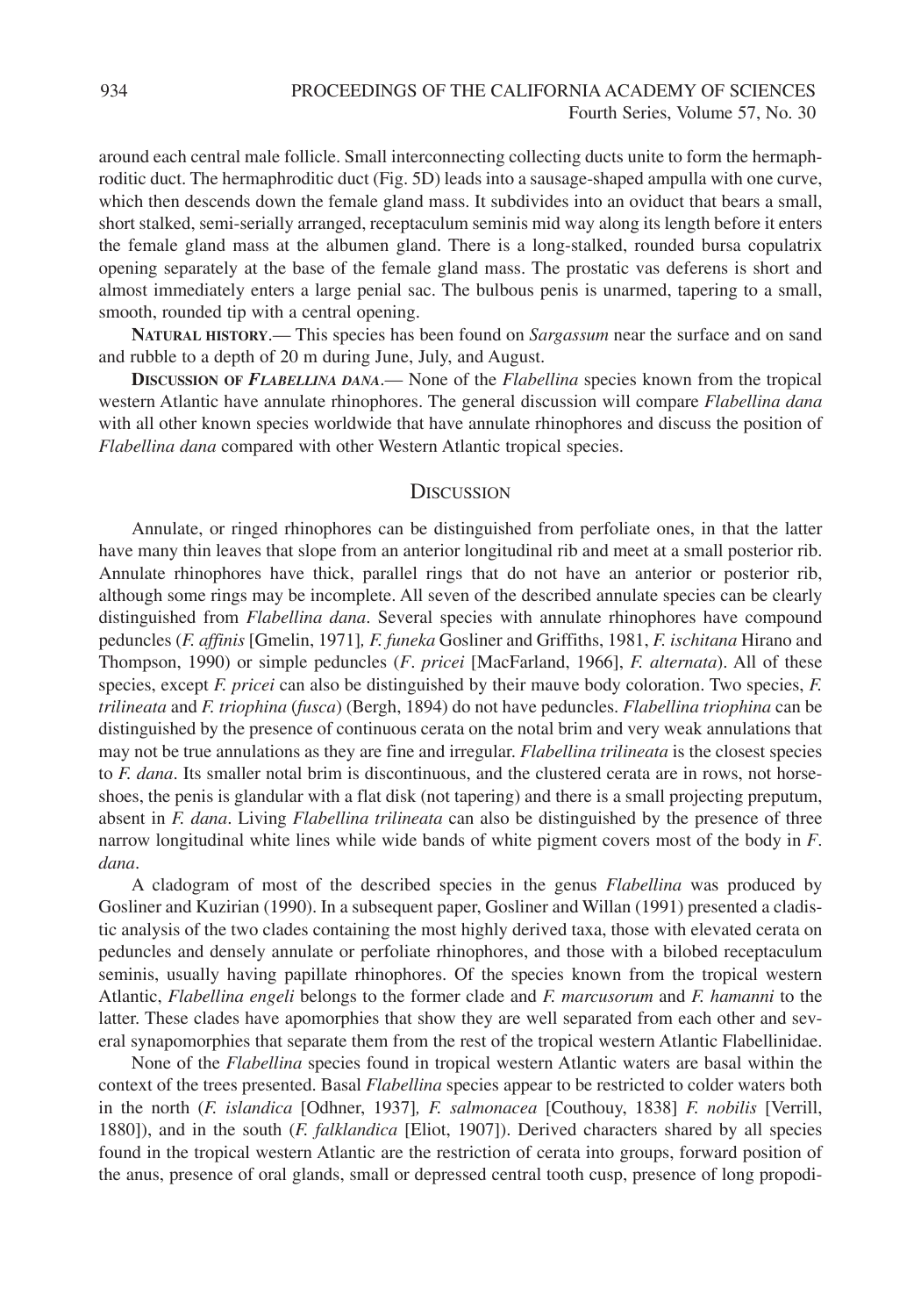al tentacles and the presence of a distinct penis. *Flabellina verta* appears to be the most basal of the tropical western Atlantic flabellinids because the anus is behind the interhepatic space and a preputum is present on the margin of the reproductive opening. *Flabellina dana* and *F*. *dushia* are slightly more derived and close to each other. It is interesting to note that although elaboration of the rhinophores is a derived characteristic, the presence of annulate rhinophores, in contrast to perfoliate and papillate rhinophores, is scattered among groups that do not seem to be closely related. It appears that annulate rhinophores are found in a highly derived group, *F. affinis, F. ischitana, F. alternata* and *F. funeka,* which are geographically close in longitude, mauve or violet in colour and found in tropical and subtropical waters. There is also a moderately derived group (*F. pricei, F. trilineata*) from the cold temperate east Pacific.

The tropical western Atlantic *Flabellina dana* appears to be allied with this moderately derived group, from which it has been separated by the Isthmus of Panama since the Pliocene. The most basal, with weakly annulate rhinophores, is the northeastern Pacific species *Flabellina triophina*. It is sympatric over part of its range with *F. pricei* and *F. trilineata*, but extends further north in the Pacific and across into the Russian western Pacific. This northern distribution is consistent with more basal members of the genus (Gosliner and Kuzirian 1990). As found with species with perfoliate rhinophores by Gosliner and Willan (1991), subsequent dispersal has created sympatry that masks the allopatric events causing speciation. However, a possible scenario is that dispersal from a center of origin in the Mediterranean (Tethys Sea) spread into the Atlantic and thence across the Atlantic from Africa to the Caribbean on the equatorial current. From the Caribbean, species could spread through to the Pacific before the closing of the Panamic isthmus and thence north and south in the Pacific. The northernmost species, *Flabellina triophina*, would be considered a relict species from the original Tethys Sea distribution. It does not appear to have synapomorphies with other annulate species from the Pacific and the weak rhinophoral annulations may not be an homologous feature.

#### ACKNOWLEDGMENTS

We would like to thank Colin Redfern and Anne DuPont for specimens and photos.

This research was partly funded by the Department of Zoology, University of British Columbia.

## LITERATURE CITED

- GOSLINER, T.M., AND R.J. GRIFFITHS. 1981. Description and revision of some South African aeolidacean Nudibranchia (Mollusca, Gastropoda). *Annals of the South African Museum* 84:105–150.
- GOSLINER, T.M., AND A.M. KUZIRIAN. 1990. Two new species of Flabellinidae (Opisthobranchia: Aeolidacea) from Baja California. *Proceedings of the California Academy of Sciences*, ser. 4, 47:1–15.
- GOSLINER, T.M., AND R.C. WILLAN. 1991. Review of the Flabellinidae (Nudibranchia: Aeolidacea) from the tropical Indo-Pacific, with the descriptions of five new species. *The Veliger* 34:97–133.
- MARCUS, EV. 1970. On some opisthobranchs from Cananeia, Brazil. *Boletins da Facultade de Filosofia, Cienciae Letras da Universidade de Sao Paulo, Zoologia* 27:207–228.
- MARCUS, EV. 1977. An annotated checklist of the western Atlantic warm water Opisthobranchs. *Journal of Molluscan Studies* 4(Suppl.):1–22.
- MARCUS, EV., AND ER. MARCUS. 1963. Opisthobranchs from the Lesser Antilles. *Studies on the Fauna of Curaçao and other Caribbean Islands* 19(79):1–76.
- MILLEN, S.V., AND J.C. HAMANN. 1992. A new genus and species of Facelinidae (Opisthobranchia: Aeolidacea) from the Caribbean Sea. *The Veliger* 35(3):205–214.
- ORTEA, J., M. CABALLER, AND L. MORO. 2004. Dos aeolidaceos con ceratas rojos de la region macaronesica y el mar Caribe (Mollusca: Nudibranchia). *Vieraea* 32:83–96.